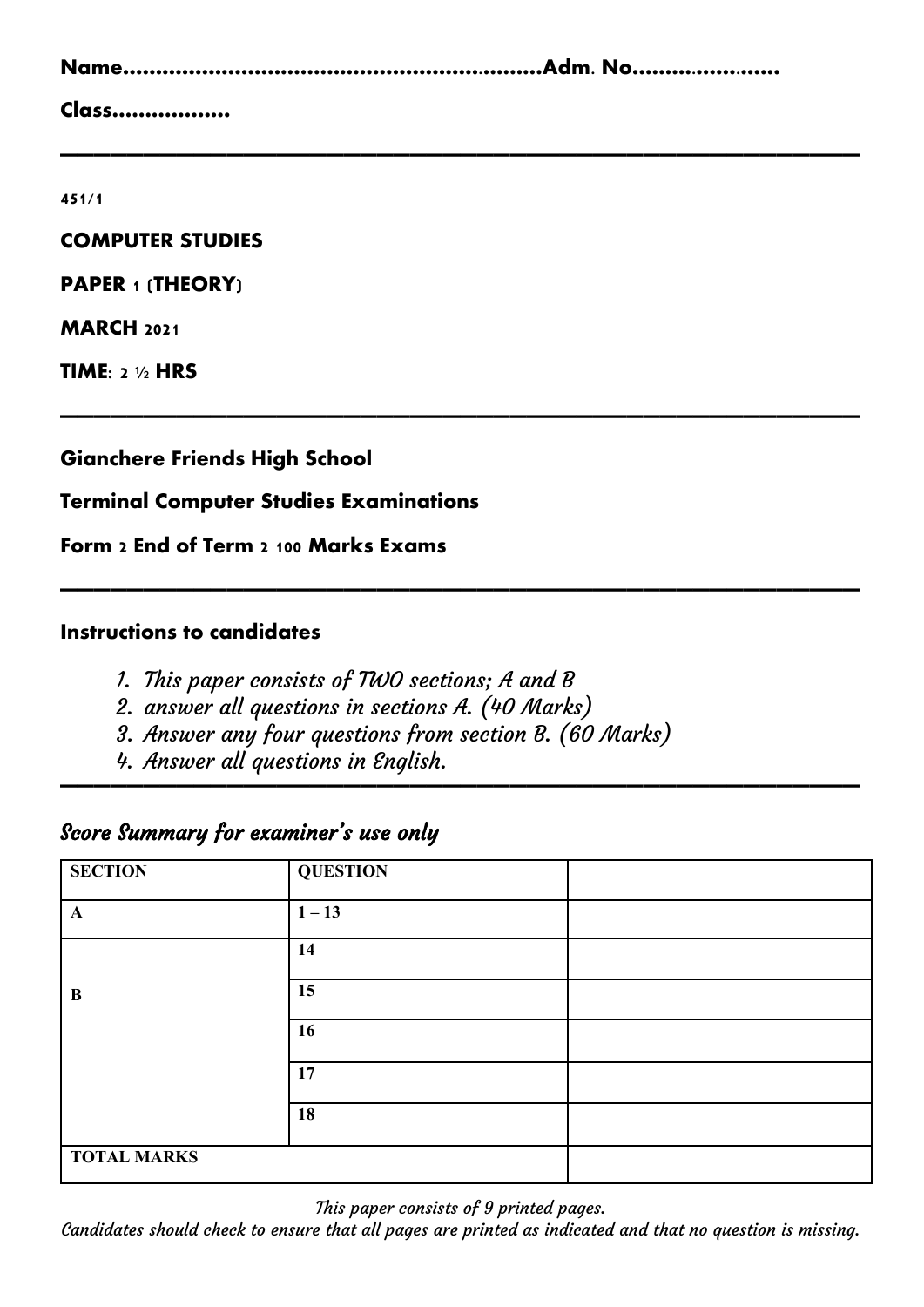## **Section A: 40 Marks**

- **1.** State **two** hardware technological differences between the second generation and the third generation computers. (**2 marks)**
- **2.** State **two** ways of ensuring proper ventilation in a computer room. **(2 marks)**
- **3.** (a) Explain the term toggle key as used in computer keyboard. **(2 marks)**
	- (b) List examples of toggle keys on a computer keyboard. **(2 marks)**
- **4.** State **three** factors to consider when selecting an operating system to install in a computer. **(3 marks)**

**5.** Differentiate between analogue data and digital data as used in computers. **(2 marks)**

**6.** State **two** reasons for the increased use of laptop computers in government offices. **(2 marks)**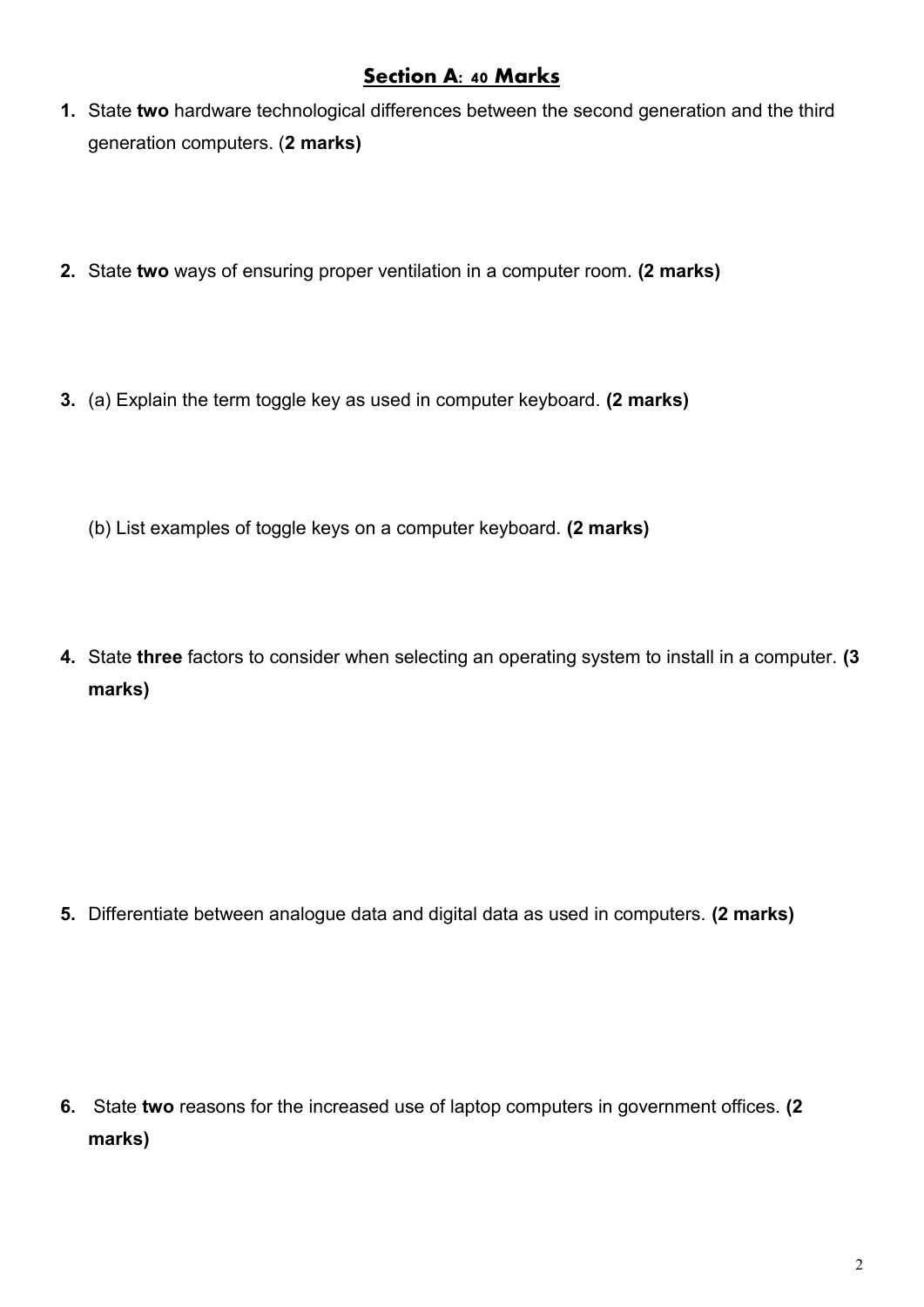7. a) Explain **three** features of a graphical user interface as used in computers. **(6 marks)**

b) State the function of each of the following computer keyboard keys:

(i) Caps Lock **(1 mark)**

(ii) Shift **(1 mark)**

(iii) Home **(1 mark)**

**8.** State **three** measures that should be put in place in a computer laboratory to safeguard users' health. **(3 marks)**

9. State **three** ways in which barcode readers may be used in schools. **(3 marks)**

10.State **three** advantage of flat panel monitors over cathode ray tube monitors as used in computers. **(3 marks)**

**11.**State **three** possible reasons for the extinction of daisy wheel printers in the market. **(3 marks)**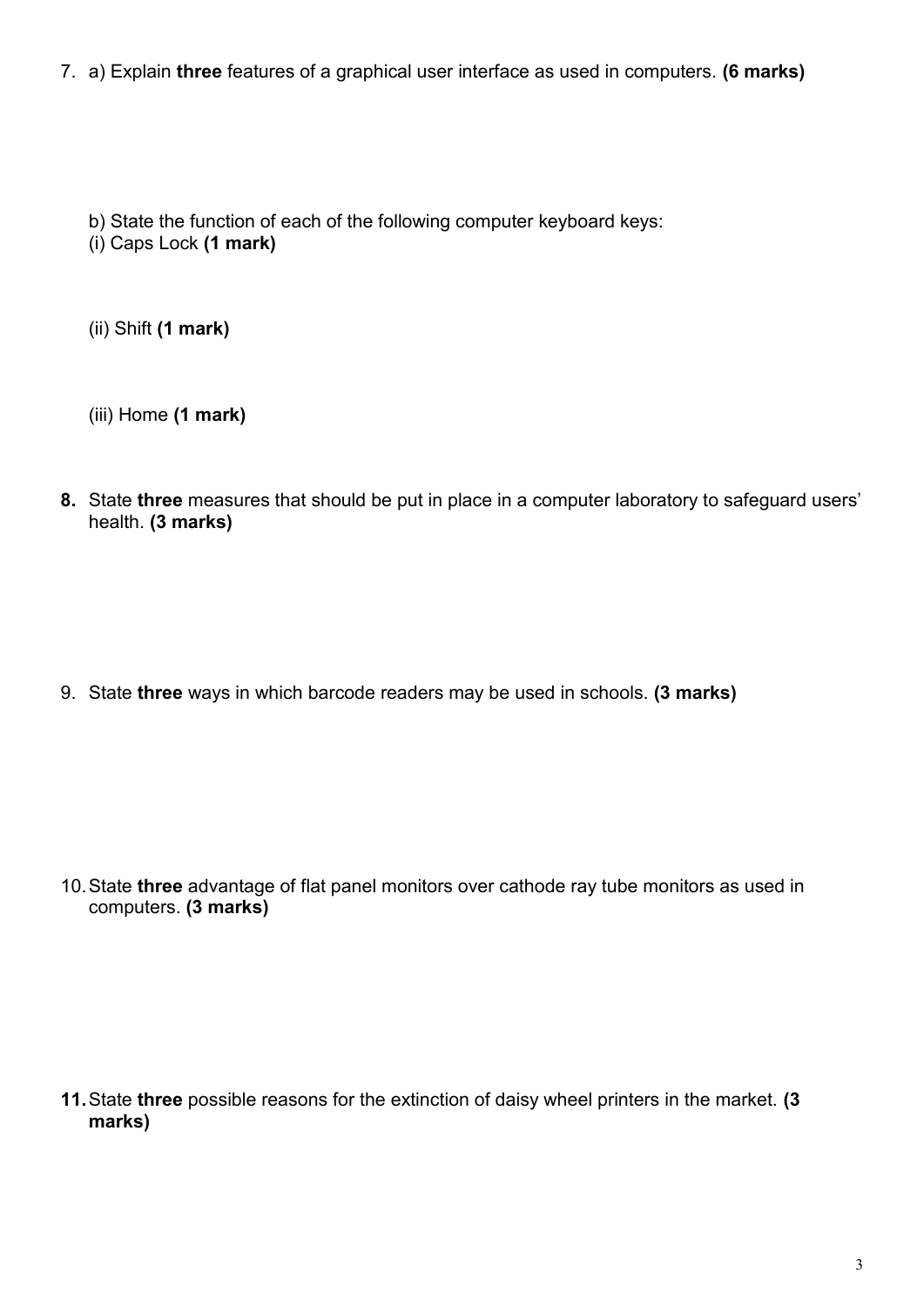12.A law firm prefers to use hard Copy output over soft Copy output when handling documents for legal matters. State **two** reasons for this preference **(2 marks)**

13.Describe **two** characteristics of parallel cables (**2 Marks)**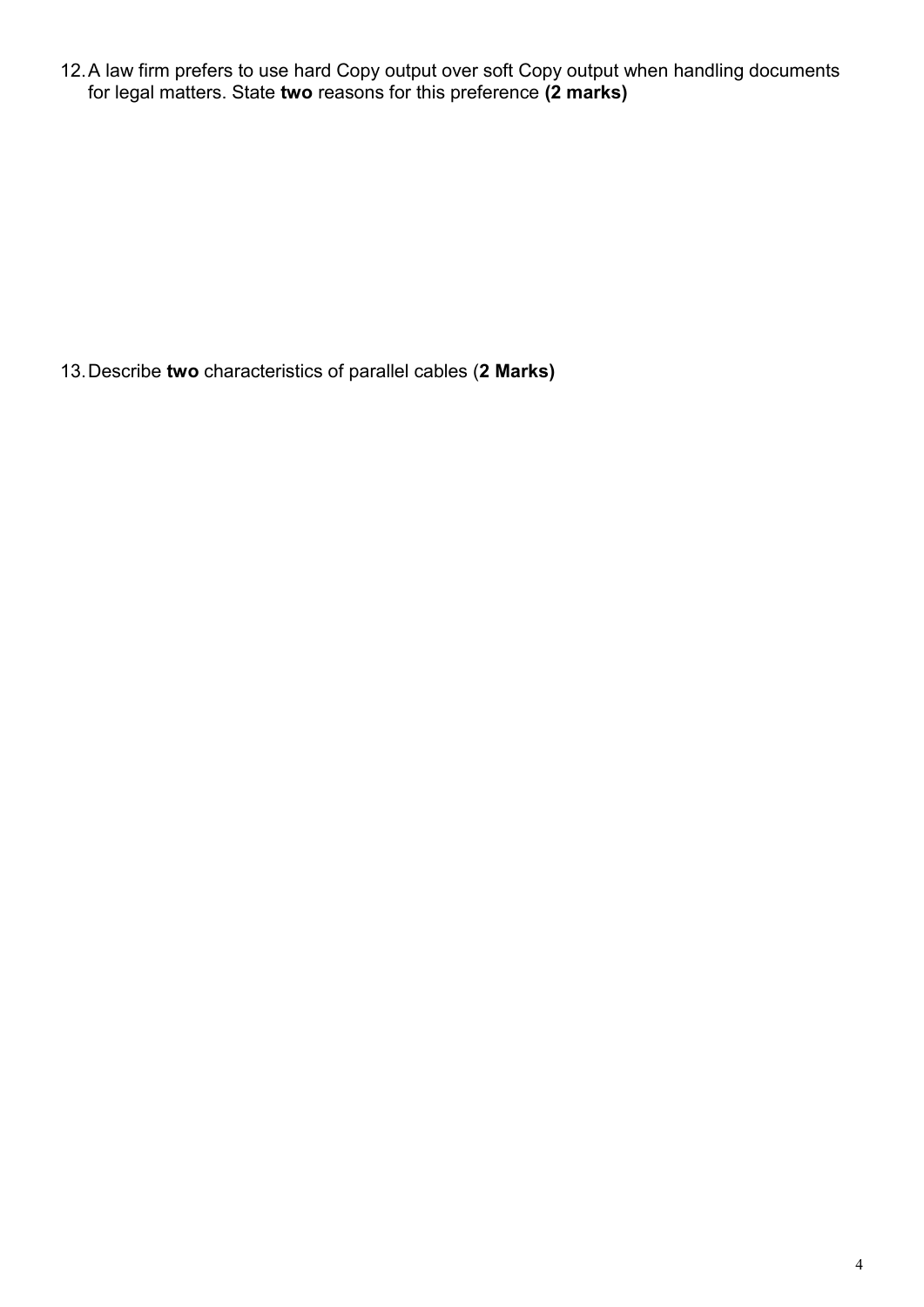# **Section B: 40 Marks: Answer any Four Questions** 14.a) Define the operating system **(1 mark)**

b) State any **five** functions of the operating system **(5 marks)**

c) Write the following acronyms in full **(3 marks)** i) IRQ

ii) WIMP

iii) GUI

d) State **six** factors to consider when choosing an operating system **(6 marks)**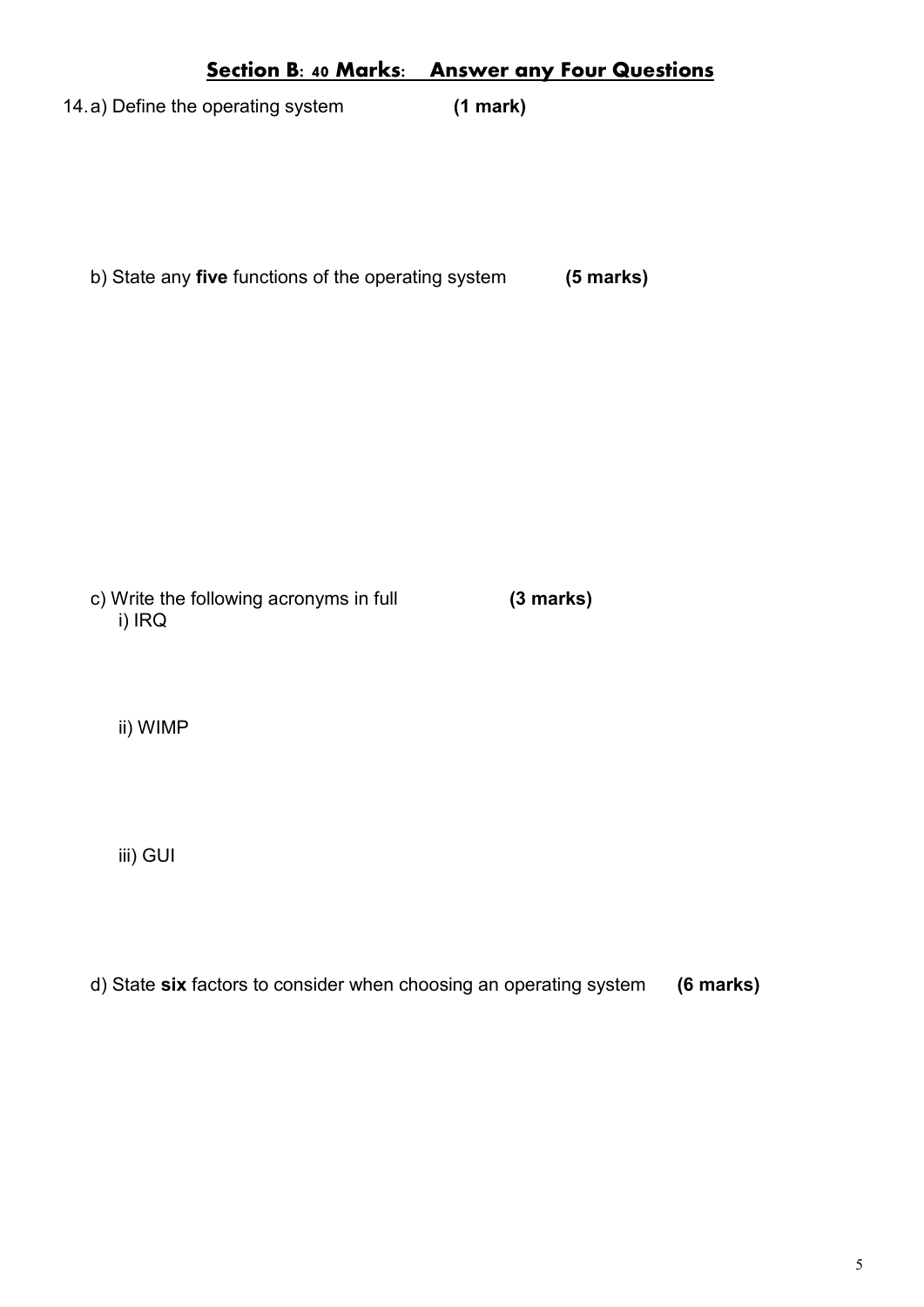**15.**a) Define the term internet **(1 mark)**

b) State **four** requirements needed for internet access **(4 marks)**

c) State any **three** services provided by the internet **(3 marks)**

d) List **four** advantages of the internet **(4 marks)** 

e) State **three** precautions that your school can implement in order to restrict computer studies students from accessing inappropriate content on the internet **(3 marks)**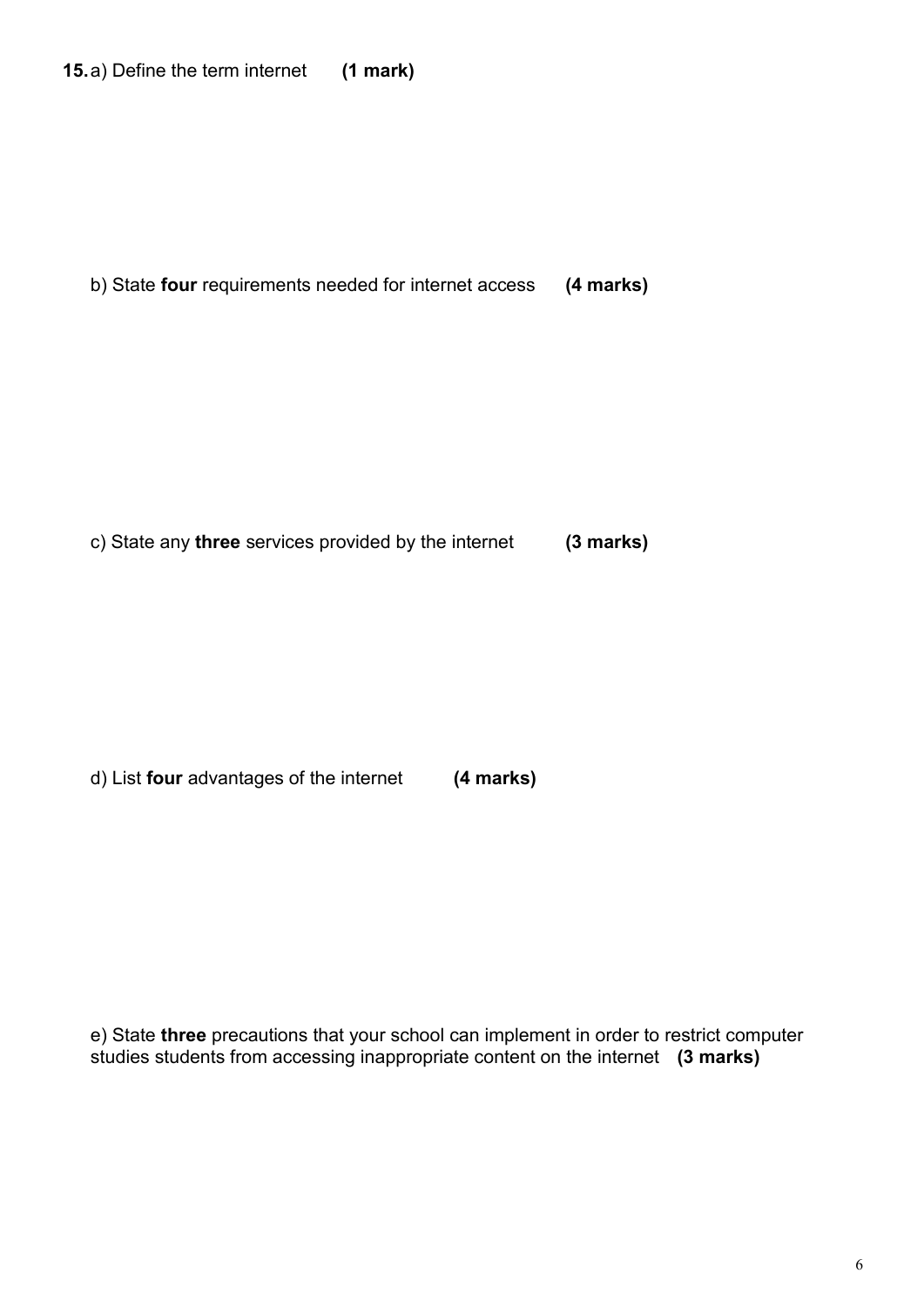**16.** a) Define the following terms as used with data security: **(4 marks)** i) Confidentiality

ii) Integrity

iii) Data Security

iv) Computer virus

b) State any **five** symptoms of a computer infected with a virus **(5 marks)**

c) Hacking is a computer crime associated with breaking into a computer system through cracking passwords to access information for purposes of financial gains or blackmail. Discuss any other **three** computer crimes. **(6 marks)**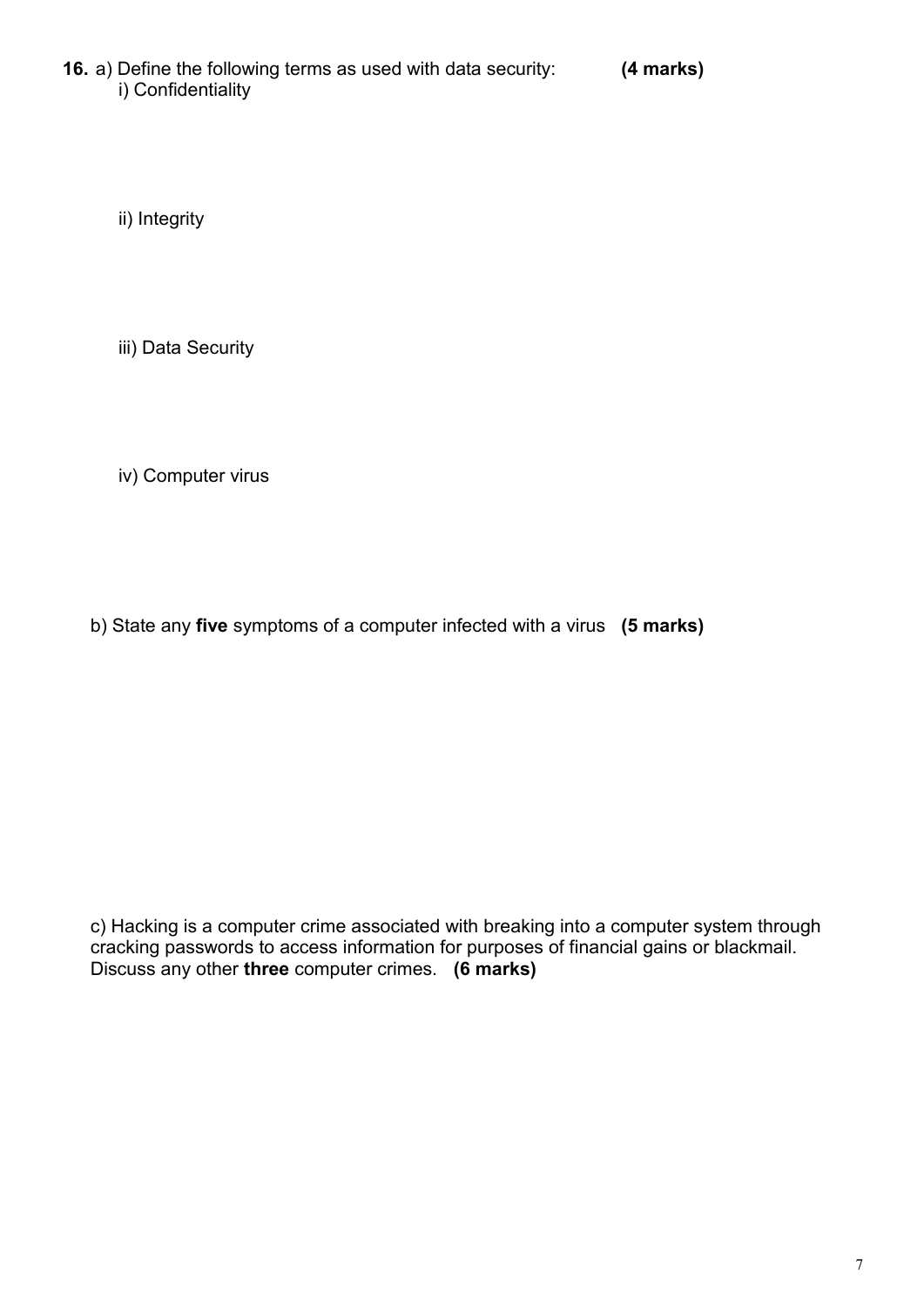b) State **three** instances with **reason** where the use of a scanners is given a higher priority than Keyboards as a method of data entry. (**6 marks)**

c) State any **three** factors to consider when selecting an input device. **(3 marks)**

- d) State the meaning of the following phrases as used with computer systems: **(2 marks)** i) 'Plug and Play'
	- ii) 'GIGO'
- e) List an input device appropriate for each of the following tasks: **(3 marks)** i) A botanist researcher wants to upload a picture of a new plant species into her laptop;

ii) An engineer wants to upload her hard copy house plan into the computer;

iii) A musician wants to record his audio music into the computer;